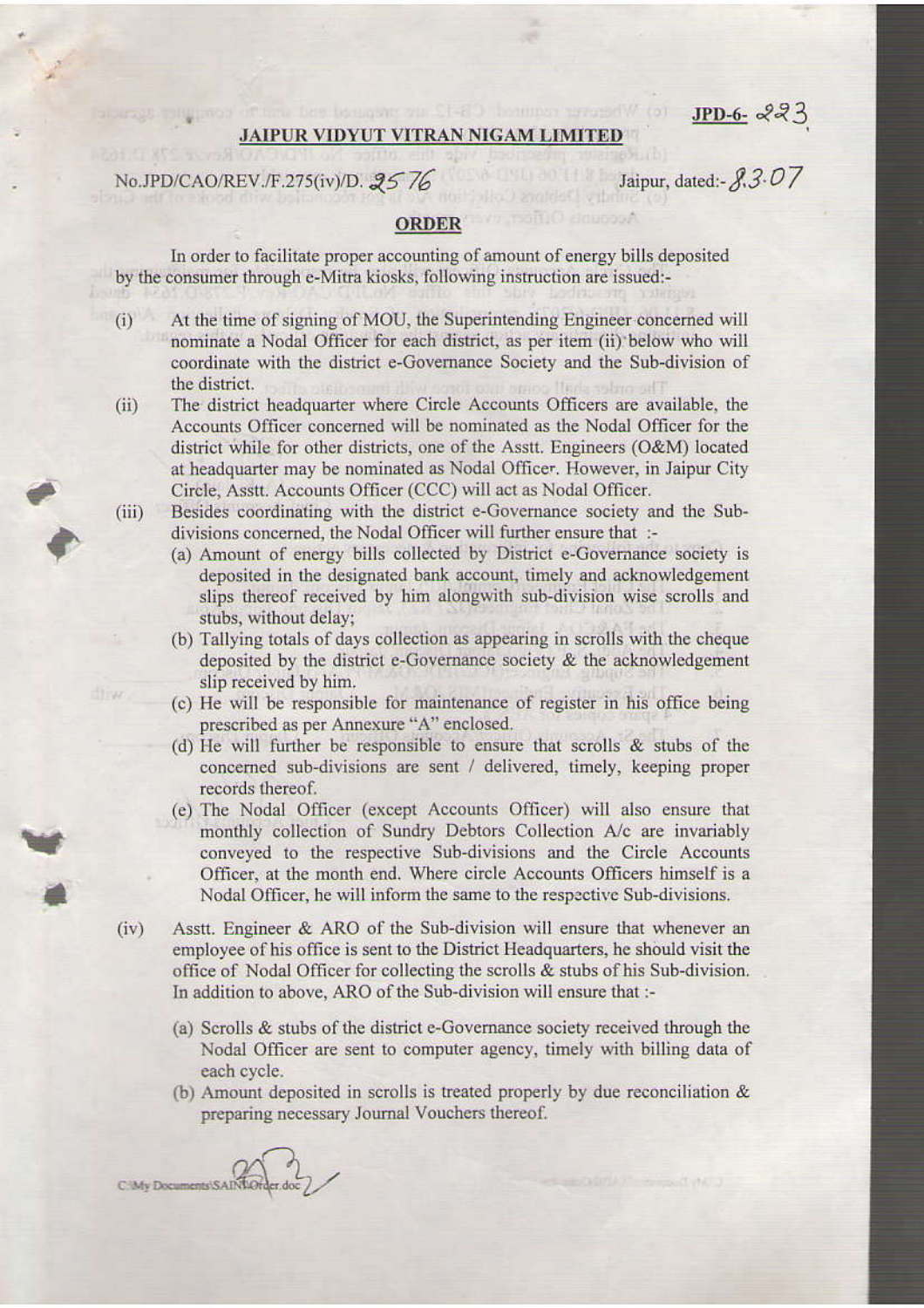- (c) Wherever required, CB-12 are prepared and sent to computer agencies promptly, without delay.
	- (d) Register prescribed vide this office No.JPD/CAO/Rev./F.278/D.1654 dated 8.11.06 (JPD-6/207) is maintained, invariably.
	- (e) Sundry Debtors Collection A/c is got reconciled with books of the Circle Accounts Officer, every month.

butizon I, alla capos lo mport The Circle Accounts Officers will also be responsible for maintaining the register prescribed vide this office No.JPD/CAO/Rev./F.278/D.1654 dated 8.11.06 (JPD-6/207), reconciliation of Sundry Debtors collection A/c and initiating disciplinary action against the defaulting officials, in this regard. coordinate with the district c-Obvertured Society and the Sub-distinguian

## The order shall come into force with immediate effect. where Clinic Automats Officers are available, the

tricer concerns will be nominated us the Nodal Officer for the bergool (MSO) apprilent disch art to bay stampib aging to resulting in book and a line of the book of the control (A, K. Jain)

the ban vision commenced to the off all Chief Accounts Officer

petrol. Une control infold adj. bentiumo groielvib Copy to the following for information & necessary action:-

- inamaghe The Chief Engineer(Comml./RP), Jaipur Discom, Jaipur.  $\mathbb{L}^n$  2.
	- The Zonal Chief Engineer(JZ / KZ), Jaipur Discom, Jaipur/Kota.
- 3. The FA&COA, Jaipur Discom, Jaipur.
- 4. The Addl. S. P.(Vig.), Jaipur Discom, Jaipur.

be nonincied as Nodal 100kg/ However, in Jaipur City

- $\frac{1}{5}$ . The Supdtg. Engineer(JCC/JPDC/O&M/PLAN),Jaipur Discom,
- The Executive Engineer(MIS/O&M 6. ), Jaipur Discom, , with 4 spare copies for AEN's.

The Sr. Accounts Officer/Accounts Officer(  $\frac{7}{200}$   $\frac{7}{20}$   $\frac{1}{20}$ ), Jaipur Discom,

divisions are sent / delivered, timely. Require proper

platet smith [ 10]

redi oncare nels fliw (1901ftO entreport topose) v White an an Manufacture of the Chief Accounts Officer conveyed to the response Sub-divisions and the Circle Accounts o Heart at the menth of Wale's cloth systems Officers himself is a North Officer, he will inform the same to the respective Sub-divisions.

Aspt. Baginer & ARO of the Sub-divid-relief ensure that whenpoter in  $(x)$ employee of his office is sent to the District idendminiters, he should visit the effice of Nodal Officer for collecting the service & dubs of his Sub-division. in addition to above, ARO et its Sul-division will ensure that :-

- (a) Senalls & state of the district e-Governance sceney received through the Nodal Office are sent to computer approvidency with with a data of
- A notherliances sub yet thermy bottom at ellows at battrogob trainers (d) proposition adversary Joanna Vouchers thereof

 $3P1 - 22$ 

 $disted = \sqrt{3.5}$